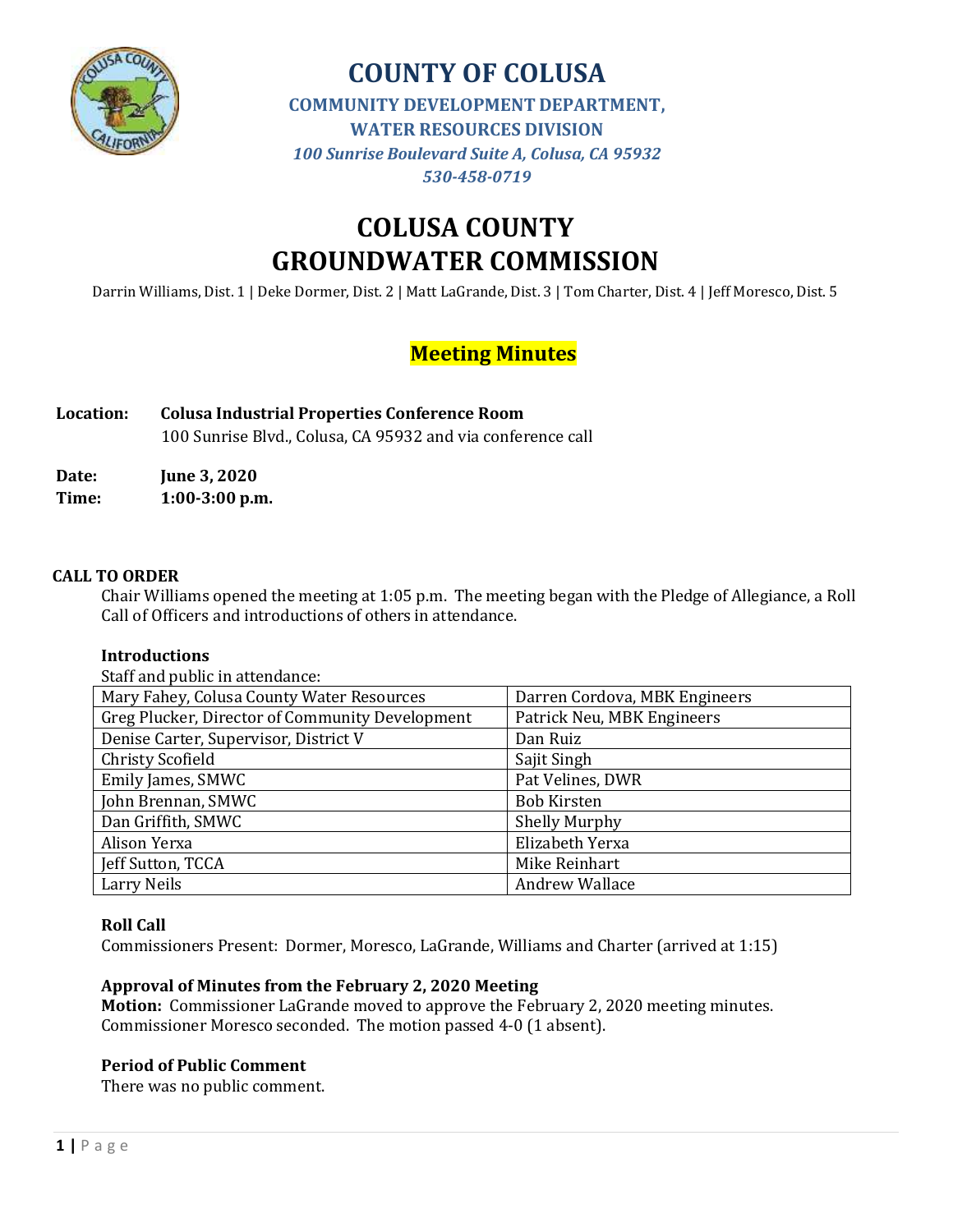

### **DISCUSSION/ACTION ITEMS**

**Public Hearing Discuss and consider a request from Sycamore Mutual Water Company for a permit to participate in a short-term (less than one year) groundwater substitution water transfer to San Luis and Delta-Mendota Water Authority, outside of the County**

Chair Williams opened the Public Hearing.

John Brennan, representing Sycamore Mutual Water Company (SMWC), provided a history of SMWC. He also described the water use and farming operations within SMWC. Their reasons for requesting a permit to transfer water to San Luis and Delta-Mendota Water Authority are mostly economic – infrastructure repairs are needed and they need to build reserves that they have spent down on past repairs that benefit not only SMWC landowners, but also landowners outside of the Company.

At Davis Ranches, the largest landholder in SMWC, they plan to still be farming in the year 2100 and they are interested in long-term solutions for water availability which is the most important component of their operations. Through the proposed transfer, they are interested in tracking groundwater recharge and flow and gathering data.

Commissioner Charter expressed some concern that this is a very different year as far as weather patterns and it is hard to predict how things will play out over the growing season.

Commissioner Williams asked about the monitoring that will occur during the proposed transfer. Darren Cordova, MBK Engineers, explained the monitoring components of the proposal. DWR only includes monitoring wells that are very close to the pumping wells. If monitoring occurs too far from the participating wells, it is hard to know where any potential issues are coming from. He stated that if the Commission wanted to add other monitoring wells to the Plan, they could do that separately.

Commissioner Williams asked how they would know if any neighboring landowners were being affected by the pumping. Discussion was held regarding the monitoring and mitigation Plan.

Commissioner Moresco stated that in 2014 and 2015 during a groundwater substitution transfer from SMWC to the Tehama Colusa Canal, there were a couple of landowners that had to lower the bowls in their wells. Mr. Cordova said that 2014/15 was at the height of the drought and groundwater levels were at their lowest level.

Commissioner Charter suggested that as part of the Mitigation Plan, SMWC could spread out the pumping hours instead of pumping 24 hours a day, 7 days a week.

Commissioner Williams expressed concern about neighbors having well issues during the growing season and Commissioner Moresco pointed out that the current Mitigation Plan allows 27 days from a complaint to any action having to take place. It is not feasible for a grower to be without water for that long.

Commissioner Williams opened the floor to public comment. Andrew Wallace said that he had concerns about water leaving the area. His farming operation has already had to replace wells along the slough.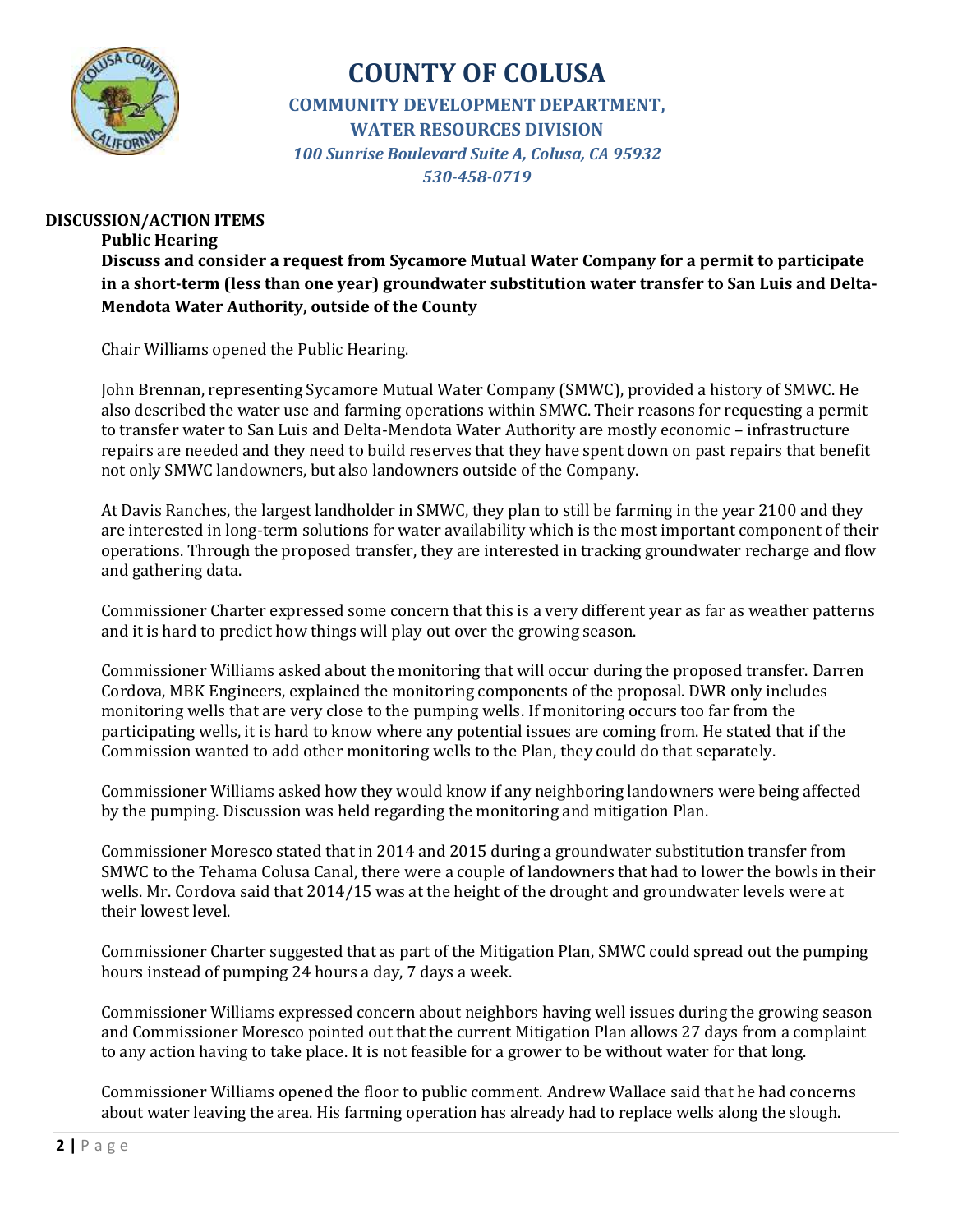

Chairman Williams closed the Public Hearing.

**Consider Resolution 2020-01: A Resolution of the Colusa County Groundwater Commission approving an out-of-county Groundwater Substitution Water Transfer Permit and Agreement from the Sycamore Mutual Water Company**

Discussion was held regarding the proposed Mitigation Plan. Greg Plucker, Director of Community Development for Colusa County offered an idea for additional mitigation measures which would include:

- Prior to transfer commencing, notify all landowners within a specified number of miles from the pumping wells about the transfer, the mitigation measures and who to contact should they experience any impacts.
- Notice shall be reviewed and approved by County Staff prior to being sent out
- County Staff shall be immediately notified if there is a complaint filed

Mitigation:

- Determine if any 3<sup>rd</sup> party claim is reasonably related to the groundwater transfer pumping. County Staff shall make the determination if such a claim is reasonably likely to be caused by the groundwater transfer pumping. Should Staff determine that the impact is of such magnitude that it deems immediate action, those mitigation measures shall be activated within 24 hours upon determination.
- County Staff will have the authority to address any complaints so there is no confusion about first party, third party, etc.

Mr. Brennan said that that those terms were acceptable for SMWC.

Mr. Charter suggested that SMWC could spread out the pumping so there is less daily pumping and weight the pumping more in August and September so that the neighbors could get to harvest with less likelihood of any issues occurring.

**Motion:** Commissioner Charter moved to approve the permit for Sycamore Mutual Water Company to participate in a short-term (less than one year) groundwater substitution water transfer to San Luis and Delta-Mendota Water Authority with the addition of the specified mitigation measures subject to final review by the Commission Chair. Mr. Moresco seconded.

**Yes:** Commissioner Charter

**No:** Commissioners LaGrande, Dormer, Moresco

**Abstain:** Commissioner Williams

Motion failed.